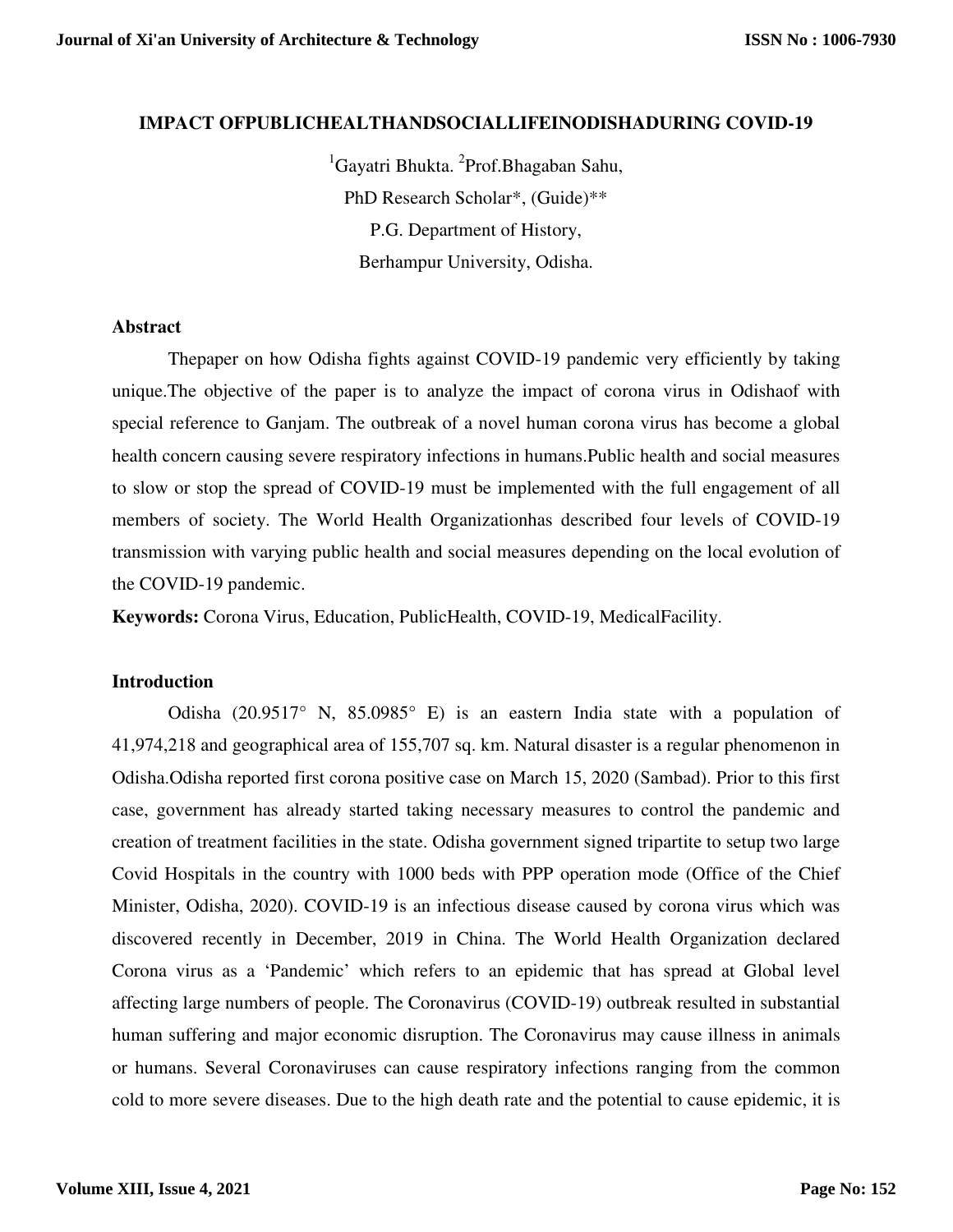needed to develop curative and preventive policy and action. However, the number of affected people is rising in 210 countries of the world in every hour. Authorities need to be mindful of both the potential negative and positive impacts of social media in managing outbreaks of infection in the community. To be effective, public health measures must be implemented with the full engagement of all members of society, including communities and professional groups. All measures should be accompanied with clear, accessible and regular risk communication to explain the response strategy and enable people to make informed decisions to protect themselves and help achieve the public health goal of ending the outbreak.

# **Objectives**

- $\triangleright$  Highlight the impact of Covid-19 on public health and higher education sector.
- Enlighten various emerging approaches of Odisha economic policy.
- $\triangleright$  Few suggestions for continuing social life of facing the challenges created by Covid-19.

# **Methodology**

Various sites of national and international agencies on Covid-19 pandemic are searched to collect data for current study. As it is not possible to go outside for data collection due to lockdown, information are collected from different authentic websites, Dailyhunt, news paper,TV show and e-contents relating to impact of Covid-19 on social life and health system of Odisha.

#### **Impact ofpublichealth**

Now currently, due to the rapid and unprecedented spread of the COVID-19 pandemic, extensive and stringent precautionary measures, as per this Oxford governance tracker, have been undertaken in almost all the countries to flatten the curve. Lockdown, the most commonly used measure, has been widely introduced restricting livelihood and leisure-related movements and activities of large swathes of the global population. Public health systems have been geared to focus on containing and mitigating the viral epidemic. This, on the one hand, suggests that the existing health system at global, national and local levels have not prepared for this pandemic and calls for a paradigm shift in our public health thinking, and, on the other hand, the current emphasis on response to address COVID-19 is likely to have significant attention-shiftingand resource-shiftingfrom control and/or elimination activities leading to increase in incidence and burden of other deadly infectious diseases like human immunodeficiency virus (HIV), tuberculosis (TB) and malaria among others in many low and middle income countries (LMICs).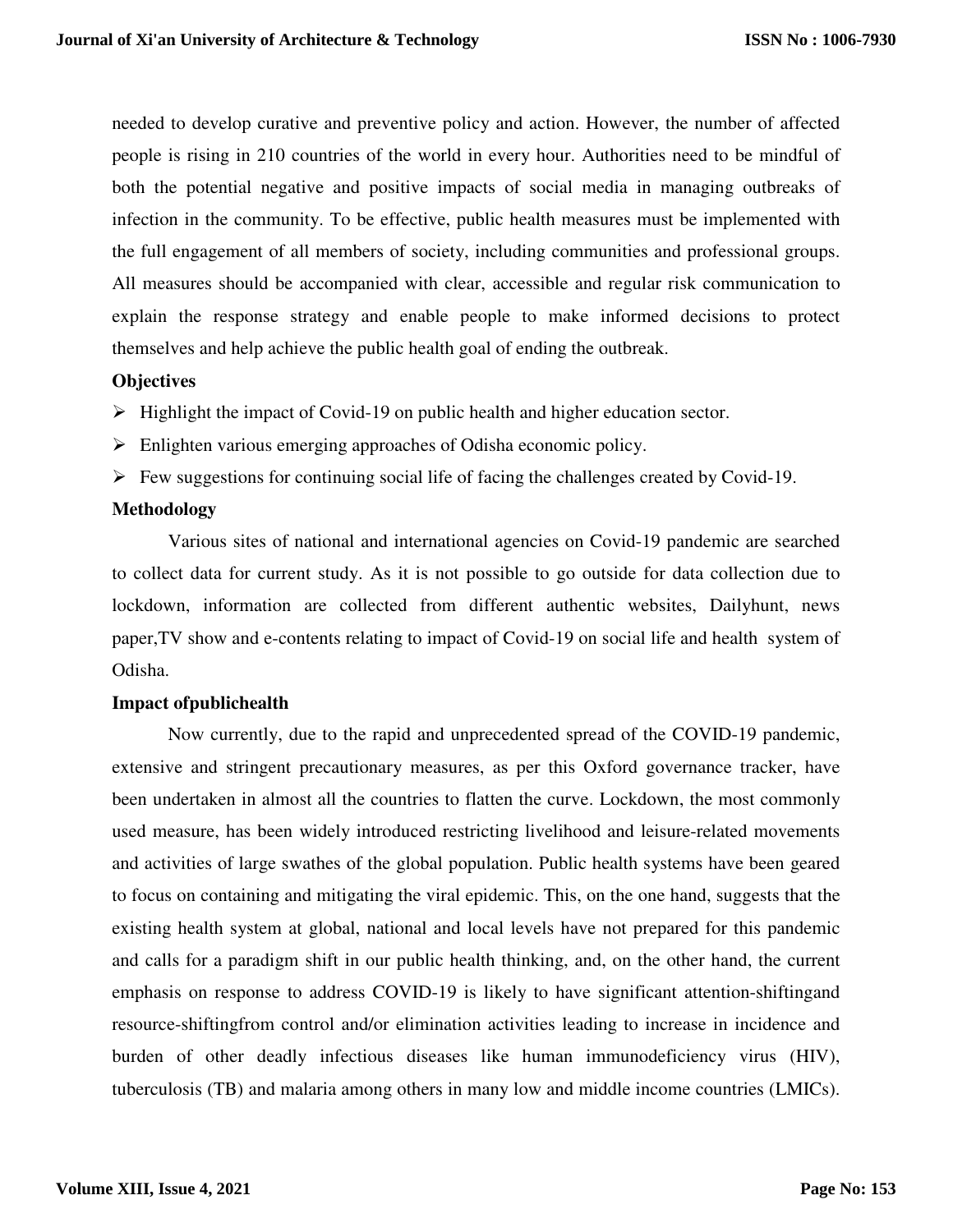India, which has done relatively well in malarial control in recent times, is likely to be one of them. That, Odisha has been first state in many such things to fight against COVID-19 pandemic. The state announced the closure of all educational institutions, cinema halls, swimming pools, gyms; cancelled all non-essential official gatherings, such as seminars, workshops, conferences; and, regulated all social gatherings and assemblies, like religious functions, marriage receptions and other events by the local authorities.

# **Helping the Government of Odisha to handle COVID-19**

- To enforce a lockdown over 40% of the state from March 22, 2020 the biggest of its kind in India's history at that point of time.
- To start dedicated Govt COVID hospitals run by professional hospitals (tripartite singed on March 26, 2020).
- To have dedicated COVID hospitals in all its district.
- In delegating collectors' power (within their jurisdiction in accordance with the provision of Disaster Management Act 2005, the Epidemic Disaster Act 1897 and Odisha COVID-19 Regulation) to Sarapanches for contain the virus spread in their gram panchayats.
- To start online registration of people returned from outside the state.
- To give cash incentive of 15000 for declaring travel history, which made self-declaration a huge success.
- To provide online pass to come out of home during the lockdown to avail essential commodities.
- To start community monitoring of people in home quarantine.
- To start dedicated helpline and Whatsapp for people coming from outside state.
- To provide cooked food to the underprivileged in all panchayats.
- To start special helpline for guest workers stranded in the state.
- To appoint nodal officers and issue helpline to help workers stranded in other states.
- To have allotted special fund to feed community stray animals. PETA awarded CM for this effort.
- To involve women self-help groups WSHGs directly in pandemic management.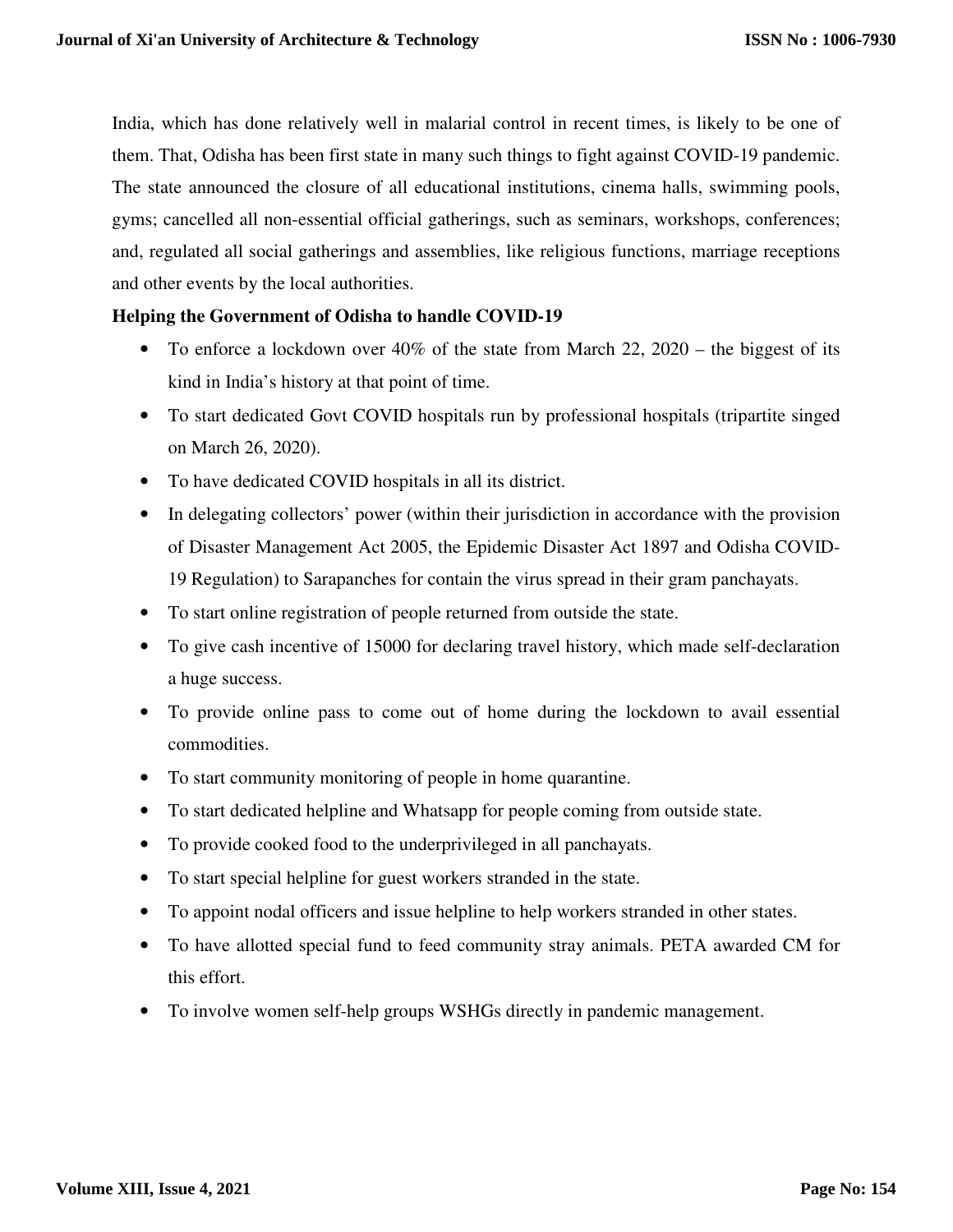# **Other steps to support its people**

- Each inmate opting to work during the quarantine will be given  $\bar{\epsilon}$ 150 daily wage for 10 days in addition to the incentive of  $\overline{22000}$  for successful completion of the revised quarantine period of 28 days (21 days institutional and 7 days home).
- Coordinated with other state governments for taking care of Odisha migrant'sworkers andarranging trains for their safe return.
- Initiated a telemedicine helpline. State COVID Helpline No: 104, Odia Workers Stranded in other States: +0674-39115.Peopel of other States stranded in Odisha: +180034566703.
- Legal action against those violating quarantine guidelines.
- Immediate police action against those spreading rumors and fake news on social media.

Ensuring communal harmony amid the hate-mongering by miscreants against certain communities.PDS supplies for three months distributed in advance and many other initiatives.

# **Corona virus**

Corona viruses are known for their crown shape. Corona is derived from the Latin word Corona, meaning "garland, wreath, crown. The first case of the COVID-19 pandemicwas confirmed in the Indian state of Odisha on 16 March 2020. The state has confirmed 3,01,574 cases, including 1,339 active cases, 2,86,857recoveries, 1,425 deaths and total tests 49,39,390 as of 8<sup>th</sup> November. Table 1 presents statistics of most affected Odisha.

Corona viruses are a large family of viruses which may cause illness in animals or humans. In humans, several corona viruses are known to cause respiratory infections ranging from the common cold to more severe diseases such as Middle East Respiratory Syndrome (MERS) and Severe Acute Respiratory Syndrome (SARS). The most recently discovered corona virus causes corona virus disease COVID-19. COVID-19 is the infectious disease caused by the most recently discovered corona virus. This new virus and disease were unknown before the outbreak began in Wuhan, China, in December 2019.

The most common symptoms of COVID-19 are fever, tiredness, and dry cough. Some patients may have aches and pains, nasal congestion, runny nose, sore throat or diarrhea. These symptoms are usually mild and begin gradually. Some people become infected but don't develop any symptoms and don't feel unwell. Most people (about 80%) recover from the disease without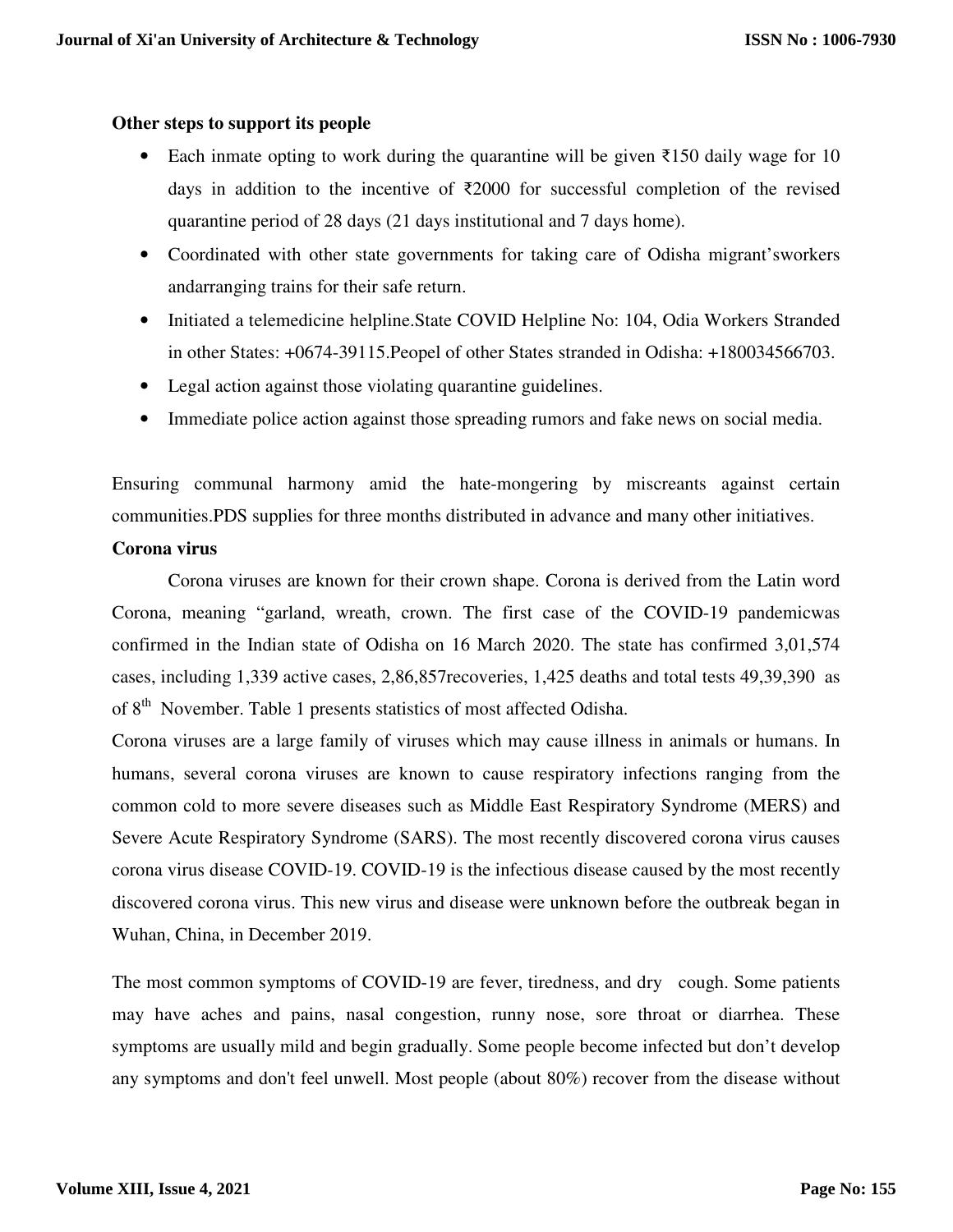needing special treatment. Around 1 out of every 6 people who gets COVID-19becomes seriously ill and develops difficulty breathing. Older people, and those with underlying medical problems like high Blood pressure, heart problems or diabetes, are more likely to develop serious illness. People with fever, cough and difficulty breathing should seek medical attention.

# **Table :1**

| SI.            | <b>District</b> | <b>Confirmed</b> | <b>Active</b> | <b>Recovered</b> | <b>Deaths</b>  | Dateoffirst case | <b>Total</b><br>tests    |
|----------------|-----------------|------------------|---------------|------------------|----------------|------------------|--------------------------|
| No.            |                 |                  |               |                  |                |                  |                          |
| $\mathbf{1}$   | Angul           | 8,702            | 6,70          | 8,009            | 23             | 09/05/2020       | $\overline{\phantom{0}}$ |
| $\overline{2}$ | Balangir        | 7,275            | 5,75          | 6,667            | 33             | 01/05/2020       | $\overline{\phantom{0}}$ |
| 3              | <b>Balasore</b> | 10,777           | 5,56          | 10,145           | 71             | 18/04/2020       | $\overline{\phantom{a}}$ |
| $\overline{4}$ | Baragarh        | 9,139            | 5,97          | 8,517            | 25             | 24/05/2020       | $\overline{\phantom{0}}$ |
| 5              | <b>Bhadrak</b>  | 6,938            | 2,16          | 6,697            | 21             | 31/03/2020       | $\overline{a}$           |
| 6              | Boudha          | 2,638            | 23            | 2,606            | 9              | 10/05/2020       | $\overline{a}$           |
| $\overline{7}$ | Cuttack         | 26,786           | 1116          | 25,547           | 119            | 03/04/2020       | $\overline{\phantom{0}}$ |
| 8              | Deogarh         | 1,109            | 54            | 1,052            | $\overline{3}$ | 29/04/2020       | $\overline{\phantom{0}}$ |
| 9              | Dhenkanal       | 5,314            | 263           | 5,031            | 20             | 08/04/2020       | $\overline{a}$           |
| 10             | Gajapati        | 3,890            | 31            | 3,829            | 29             | 22/05/2020       | $\overline{\phantom{0}}$ |
| 11             | Ganjam          | 21,380           | 141           | 20,999           | 232            | 02/05/2020       | $\overline{a}$           |
| 12             | Jagatsinghpur   | 8,060            | 656           | 7,381            | 23             | 06/05/2020       |                          |
| 13             | Jaipur          | 11,135           | 403           | 10,711           | 20             | 03/04/2020       | $\overline{\phantom{a}}$ |
| 14             | Jharsuguda      | 6,640            | 180           | 6,443            | 17             | 29/04/2020       | $\overline{\phantom{a}}$ |
| 15             | Kalahandi       | 5,477            | 400           | 5,055            | 22             | 04/04/2020       |                          |
| 16             | Kandhamal       | 5,760            | 109           | 5,620            | 31             | 17/05/2020       | $\overline{\phantom{0}}$ |
| 17             | Kendrapara      | 8,037            | 597           | 7,418            | 21             | 06/04/2020       | $\overline{\phantom{0}}$ |
| 18             | Keonjhar        | 6,758            | 394           | 6,339            | 23             | 29/04/2020       | $\overline{a}$           |
| 19             | Khordha         | 49,887           | 1,465         | 48,164           | 248            | 16/03/2020       | $\overline{a}$           |
| 20             | Koraput         | 7,565            | 273           | 7,278            | 14             | 27/04/2020       | $\qquad \qquad -$        |
| 21             | Malakangiri     | 5,035            | 50            | 4,761            | 21             | 19/05/2020       | $\overline{\phantom{0}}$ |
| 22             | Mayurbhanj      | 11,987           | 807           | 11,110           | 67             | 06/05/2020       | $\overline{\phantom{0}}$ |

# **COVID-19 Statistics in affected Odishaas on 8 th November 2020**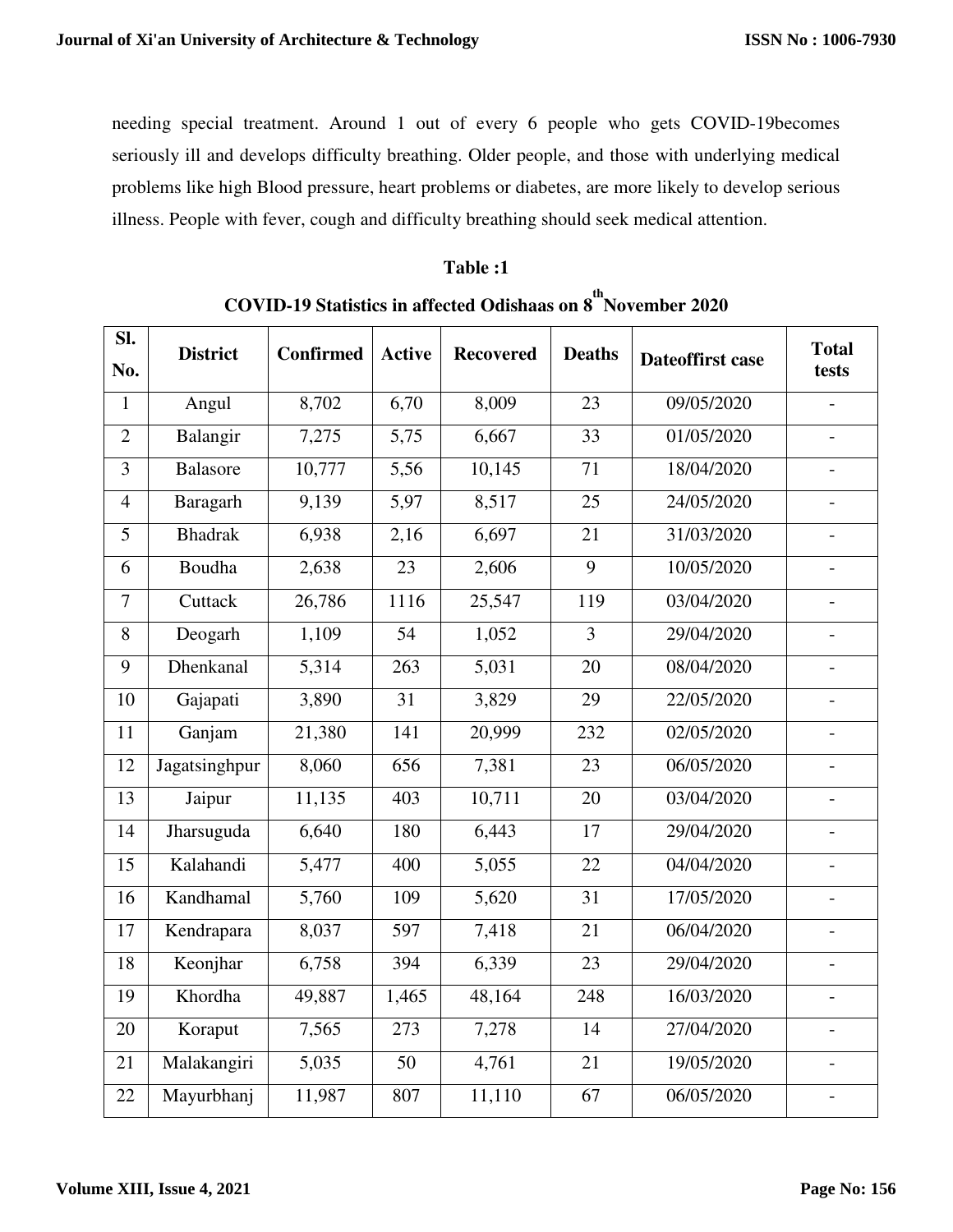| 23 | Nawarangpur  | 5,488    | 265    | 5,208    | 13    | 22/05/2020 |                          |
|----|--------------|----------|--------|----------|-------|------------|--------------------------|
| 24 | Nayagarh     | 6,194    | 268    | 5,886    | 38    | 09/05/2020 |                          |
| 25 | Nuapada      | 6,147    | 551    | 5,578    | 18    | 23/05/2020 |                          |
| 26 | Puri         | 12,987   | 569    | 12,328   | 87    | 03/04/2020 |                          |
| 27 | Rayagada     | 8,171    | 111    | 8,018    | 42    | 02/06/2020 |                          |
| 28 | Sambalpur    | 8,257    | 343    | 7,871    | 43    | 16/05/2020 |                          |
| 29 | Sonepur      | 4,549    | 165    | 4,369    | 15    | 25/05/2020 |                          |
| 30 | Sundergarh   | 11,780   | 894    | 10,805   | 77    | 11/04/2020 | $\overline{\phantom{a}}$ |
|    | <b>Total</b> | 3,01,574 | 13,239 | 2,86,857 | 1,425 | 08/11/2020 | 49,39,390                |

The Corona virus cases Male and Female .Gender wise both are be affected by the disease, the Male person are highest cases due to COVID-19. Table 2 shows that male corona virus affected cases have 66.99 % and female corona virus affected cases have 33.01%. This variation may be due to variation in immunity power and different food habits of male and female.

# **Table :2**

# **Gender Wise Details on covid-19**

| Gender | <b>Case</b> | $\mathbf{q}_{\mathbf{p}}$ |
|--------|-------------|---------------------------|
| Male   | 1,94,371    | 66.99                     |
| Female | 95,735      | 33.01                     |
| Total  | 2,90,106    | $100.00\%$                |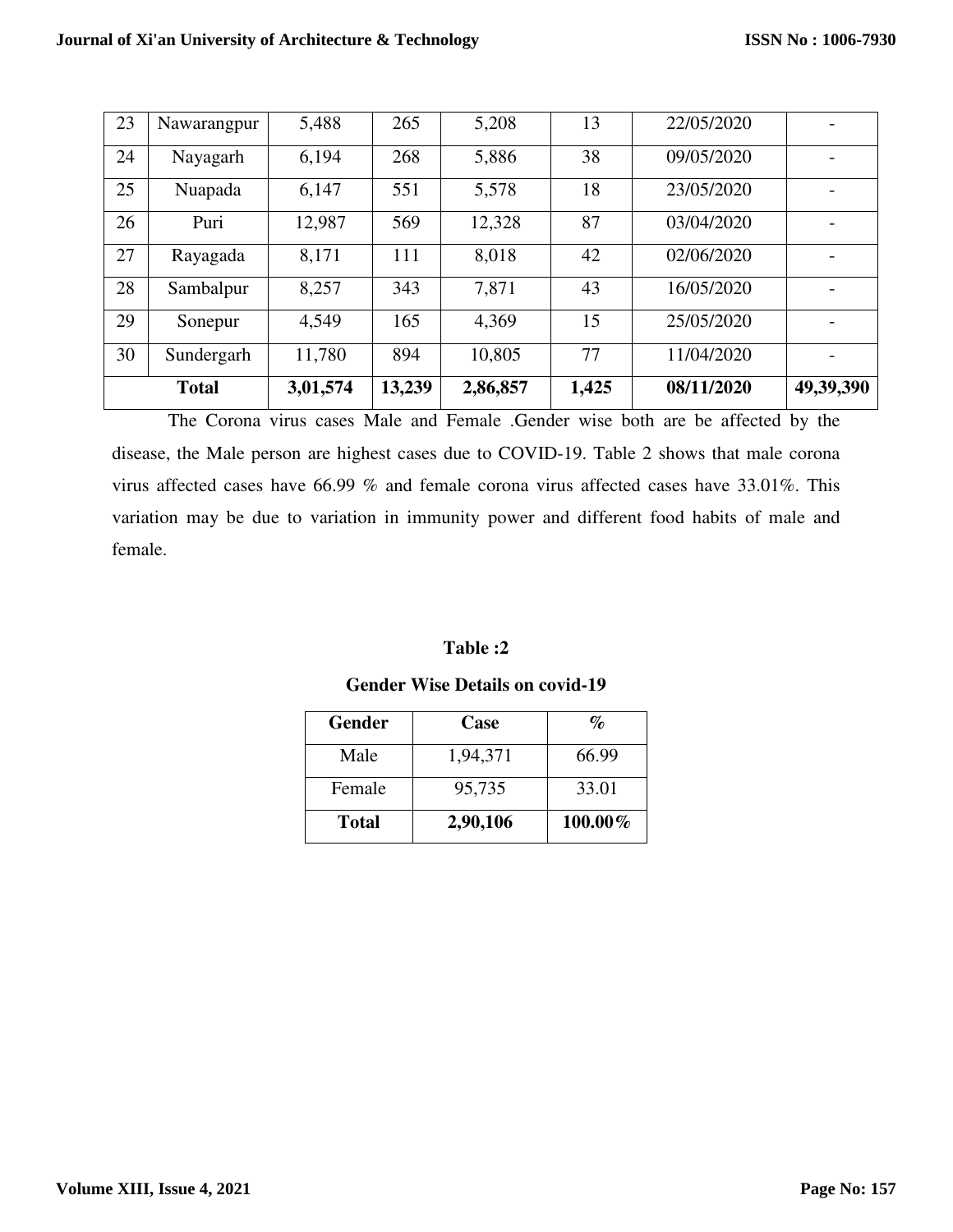

Figure :1

The Corona virus cases vary as per age of affected person. People in all ages can be affected by The Corona virus cases vary as per age of affected person. People in all ages can be affected by the disease, the age of 14-40 years oldpeople highest cases due to COVID-19. The lowest cases of the age 0-14 years people  $5.05\%$  and the above 60 years old 10.55%.

| l'able: |  |
|---------|--|
|---------|--|

# **Age wise Details on Covid- 19**

| Age          | <b>Cases</b> | $\%$    |
|--------------|--------------|---------|
| $0 - 14$     | 14,677       | 5.05    |
| 15-40        | 1,50,231     | 51.80   |
| $41 - 60$    | 94,580       | 32.60   |
| Above 60     | 30,628       | 10.55   |
| <b>Total</b> | 2,90,106     | 100.00% |

Figure :2

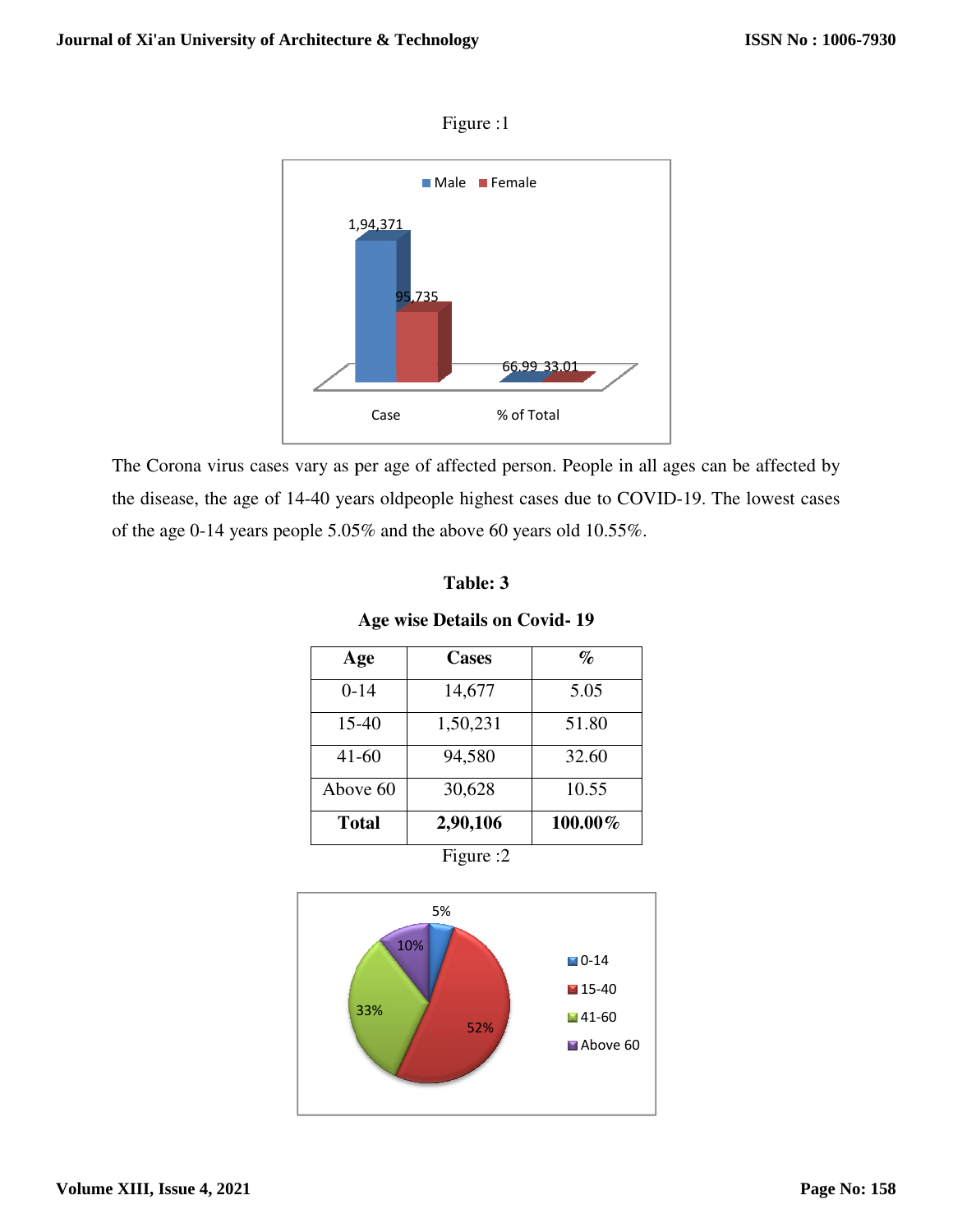#### **Novel Coronavirus Outbreak and Odisha Health Care System**

In the fight against COVID-19, Odisha is leading from the front along with Kerala. The state has received compliments from the national government, and national and international media.Odisha is facing for a potential explosion of corona virus cases as it is thickly populated with large number of poor people with less resource. India's health performance index which includes access to primary care, maternal mortality rates and child health, runs the spectrum, with some states outperforming others by almost 2.5 times. The best performer is Kerala that found and treated India's first three corona cases. The worst is Maharashtra which has detected many positive cases and deaths. The inequalities are further pronounced between urban and rural areas with most of the available beds are concentrated in Indian cities. According to WHO, India spent an average of \$62.72 per person on health care in 2016 as compared to China's \$398.33. Inequalities could make prevention even harder. In places with limited access to clean water, washing hands to prevent the spread of the virus is difficult. Health management system is very inadequate for India's existing problems. With limited access to clean water, washing hands to prevent the spread of the virus is very difficult (Gagandeep Kang, 2020). These inequalities are not just a reflection of not spending enough on health care, but also of not knowing where to spend.

#### **Odisha's Response to COVID-19**

The first confirmed case of coronavirus in India was reported on January 30, 2020, in the southern state of Kerala; the patient was a female student at the Wuhan University in China. Odisha reported the first confirmed coronavirus case on March 16, 2020. The patient is a 33 year-old researcher who returned from Italy to Delhi on March 6 and travelled to Bhubaneswar by train on March 12.

Even though the total number of COVID-19 cases identified were below five then, on March 21, the CM announced a near-total lockdown of five districts with a higher number of foreign returnee migrants, namely Khordha, Ganjam, Cuttack, Kendrapara and Angul and eight towns namely Sambalpur, Jharsuguda, Balasore, Rourkela, Bhadrak, Puri, Jajapur Road and Jajapur Town. Seventy percent of the 3200 foreign returnees belonged to these districts. People were allowed to go out only for essential commodities. Buses, trains, flights, grocery shops, vegetable shops, shops selling fish, eggs, chicken, petrol pumps, medicine stores, hospitals banks, ATMs,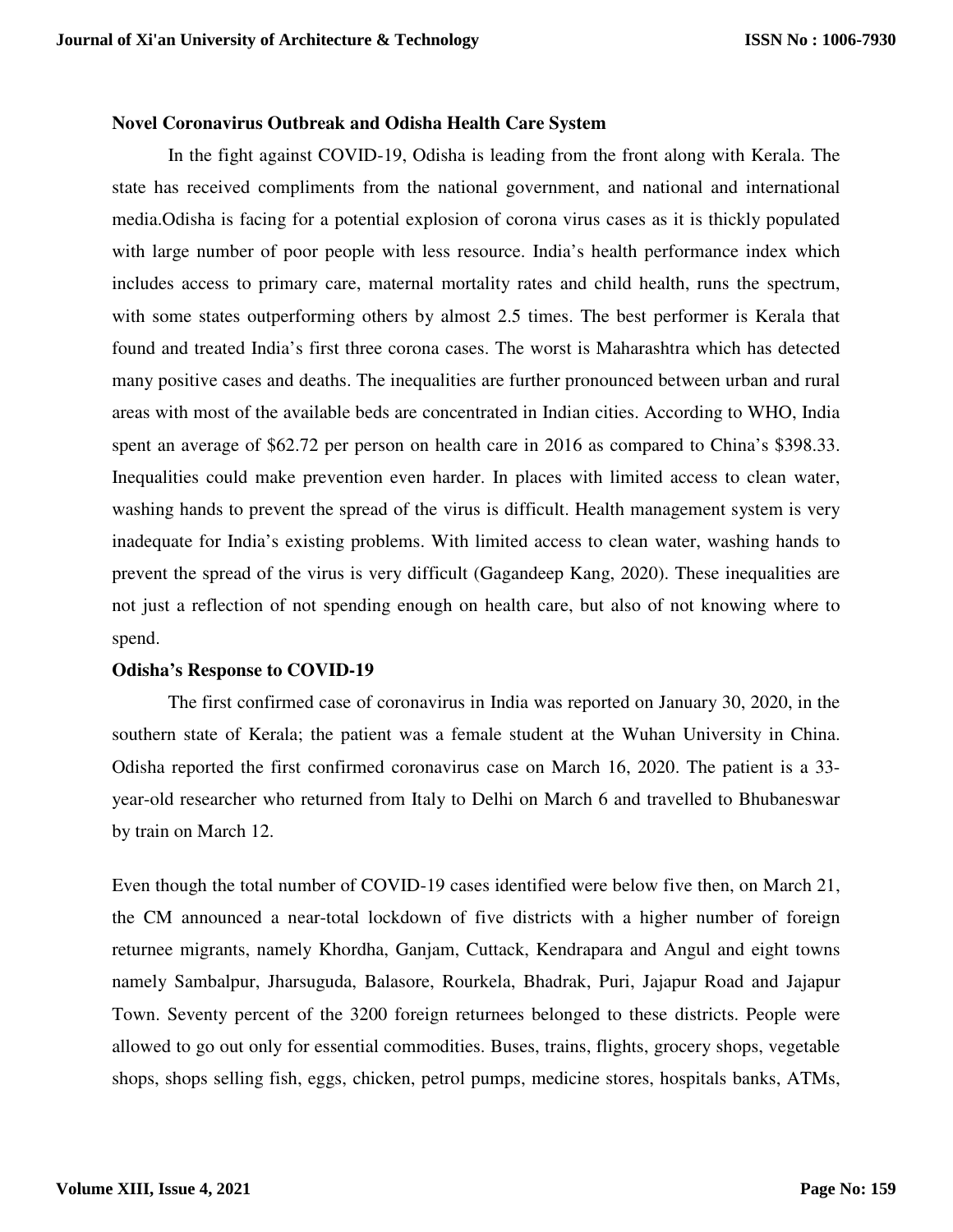police, fire service, ODRAF, drinking water and power supply were excluded from the lockdown. Private companies were directed to allow work from home.

On March 23, the state government launched a toll-free number 'Sadhan' in order to ensure the supply of essential commodities and services. The CM appealed to the people to donate generously to the Chief Minister's Relief Fund. By the second week of identification of the first COVID-19 case in the State, on March 27, the government opened a helpline number for the Odia people stranded in different states of the country. Odisha was the first state to announce that it will take care of migrant workers from all other states living in the state and that services during the COVID-19 emergency would be provided free of cost.

 The state government clamped 48-hour complete shutdown or curfew in Bhubaneswar, Cuttack and Bhadrak cities to control the spread of the disease. During this shutdown, all services were suspended, excluding a few selected medical stores. Police teams in these three cities patrolled each locality intensely to ensure nobody came out and broke the curfew. The state has created quarantine facilities in all Panchayats. ASHA and Anganawadi workers are keeping track of returnee migrants and monitoring their home quarantine.

# **Medical facility**

- On March 09, 2020, Odisha established its first testing facility for COVID-19 at the Regional Medical Research Centre (RMRC) in Bhubaneswar.
- The state government started publishing safety measures on Corona Virus in print, electronic and social media.
- The government signed a Memorandum of Understanding (MoU) with two private hospitals to open dedicated COVID-19 hospitals with 650 beds on March 29. These facilities have been created with the CSR funds of Orissa Mining Corporation in partnership with private hospitals.
- On4<sup>th</sup> April COVID-19 hospital was operational at Rourkela in the Sundargarh District with a 200-bed capacity. The Ministry of Petroleum and Natural Gas, Government of India, provided support to open another 500-beds. .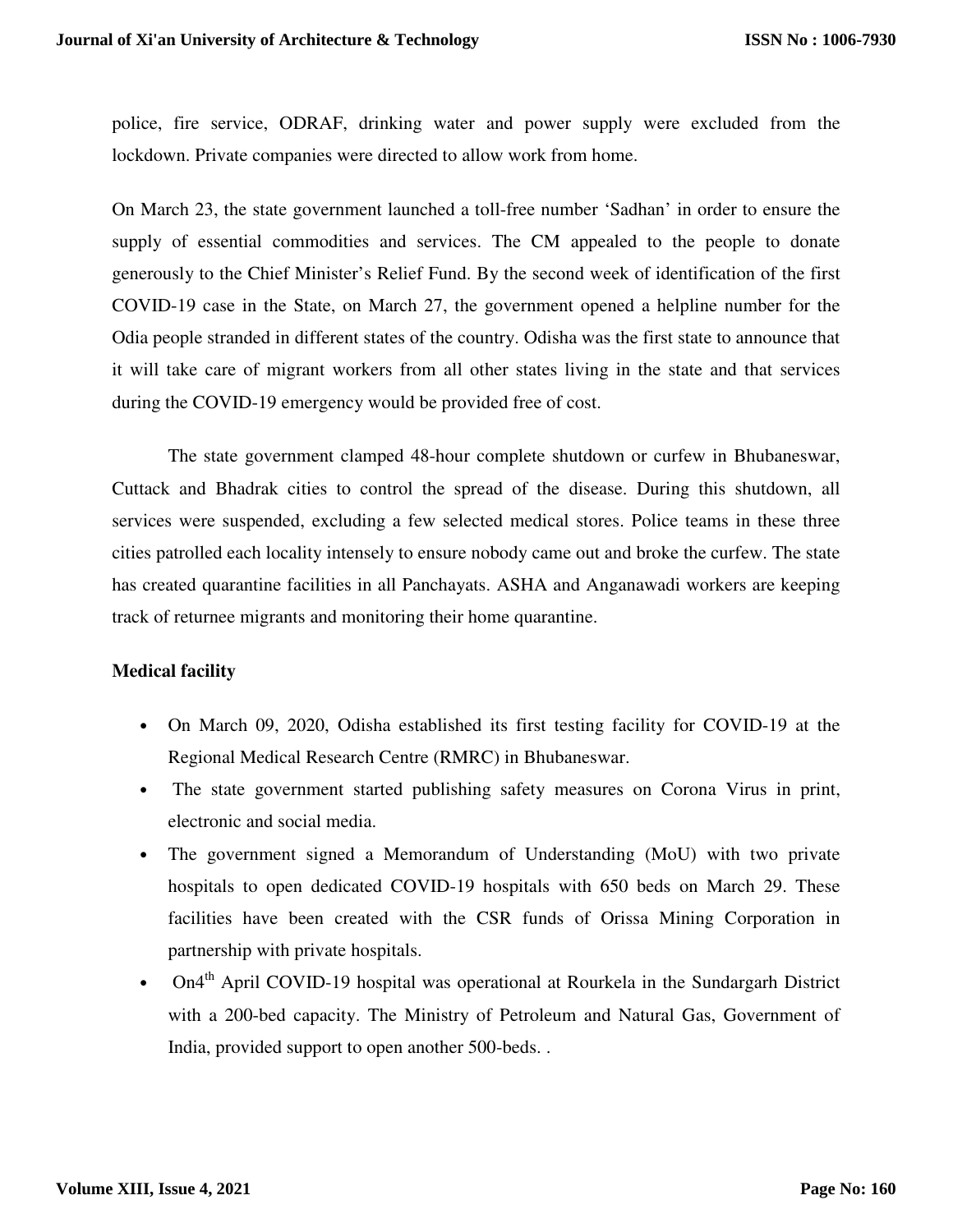- On  $7<sup>th</sup>$  April CM launched a telemedicine helpline number 14410 and appealed to doctors to volunteer for this purpose and also Indian Air force airlifted personnel and medical equipment from Delhi to set up medical labs and other facilities in Odisha.
- On  $10^{th}$ April MKCG medical college and hospital, Berhampur was permitted by the ICMR to conduct COVID-19 testing.
- On  $15<sup>th</sup>$  April CM announced the setting up of COVID-19 hospitals in every district with a plan to set up 36 hospitals with a combined bed capacity of 6000. CM directed the commencement of testing at VIMSAR, Burla.
- The state was able to set up five standalone COVID-19 hospitals with a combined bed capacity of 825, readied in record 30 days by April 20.
- Odisha became the first state to have dedicated COVID-19 hospitals in each of its districts with a cumulative 5100+ beds by April 22.

# **Education policy**

The spread of pandemic Covid-19 has drastically disrupted every aspects of human life including education. It has created an unprecedented test on education. In many educational institutions around the world, campuses are closed and teaching-learning has moved online. Internationalization has slowed down considerably. In India, about 32 core learners stopped to move schools/colleges and all educational activities brought to an end. Despite of all these challenges, the Higher Education Institutions (HEIs) have reacted positively and managed to ensure the continuity of teaching-learning, research and service to the society with some tools and techniques during the pandemic. This article highlights on major impacts of Covid-19 on HEIs in India. Some measures taken by HEIs and educational authorities of India to provide seamless educational services during the crisis are discussed. Due to Covid-19 pandemic, many new modes of learning, new perspectives, new trends are emerged and the same may continue as we go ahead to a new tomorrow. So, some of the post Covid-19 trends which may allow imagining new ways of teaching learning of higher education in India are outlined. The Odisha government in partnership with UNICEF has started *'GhareGhare Arunima'*, a home-based curriculum for children who are enrolled in Anganwadicenters that are closed due to COVID-19. This programme lays emphasis on reaching out to parents with a focus on keeping the children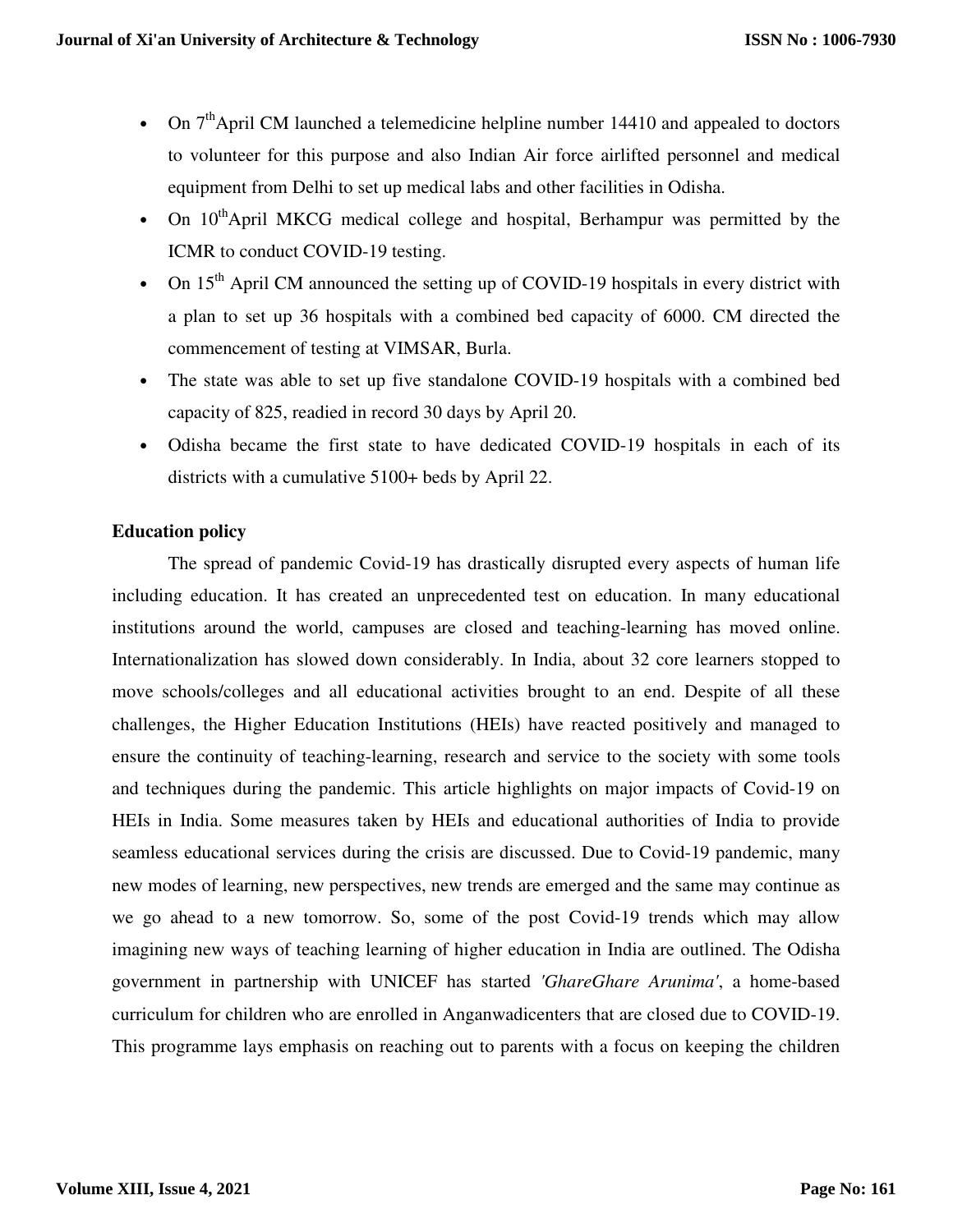engaged in a host of meaningful calendar activities that will keep them stimulated and improve their psychological well-being.

The severe impact of COVID-19 has led to temporarily closing down ofeducational institutions in an attempt to contain the spread of the virus. As part of the nationwide lockdown, all educational institutions have been close din Odisha and this has deeply affected learners at all levels - schools, colleges, universities and various professional and training centers. Many private institutionsadapted to this technological change within a short period of time. However, for public schools, colleges and universities, the outcome was limited and patchy in spite of attempts. As a part of the package announced by Government of India to adapt to the COVID 19 shock, it was conveyed that the top 100 universities in the country would be able to start online courses via radio and television for students whodid not have constant access to the internet amid the corona virus lockdown.It was proposed to add 12 channels for the purpose and the UGC has adviseduniversities to initiate a blended mode for course delivery. Moreover, it hasmostly been confined to urban areas. Most rural based students do haveeither the required infrastructure or the finance to avail the resources requiredfor digital education. Even ifmany people have mobile phones, many of these are not smartphones.Concerns regarding continuous internet connectivity and affordability torecharge high value data packs have been seen as major drawbacks of a shiftto online education. Given the level of internet penetration at present, which his less than 50% at the national level, with only 33 % share for the womenusers, there is a probability that elearning would accentuate the gender bias and other societal exclusions.The digital divide might result in a learning divide, challenging the 'equity'objective of the Higher Education programme of the Government of Odisha.Also, a higher dropout rate is expected due to the lack of supervision and peer pressure.

The Government of Odisha may train teacher son delivering courses online and developing econtent under the World Bank assisted Odisha Higher Education Programme for Equity and Excellence (OHEPEE). Investment in infrastructure to prepare institutions for online teaching needs to be made, for all state universities, autonomous colleges and cluster of colleges in certain geographical area. The Virtual Tutorial Project (VTP), another initiative of Government of Odisha for ensuring equity, needs to be pushed forward vigorously. Besides, online teaching will, to an extent, bridge the gap between the actual and desired availability of teachers at various levels of education and make it possible for the student to avail the best teacher in a particular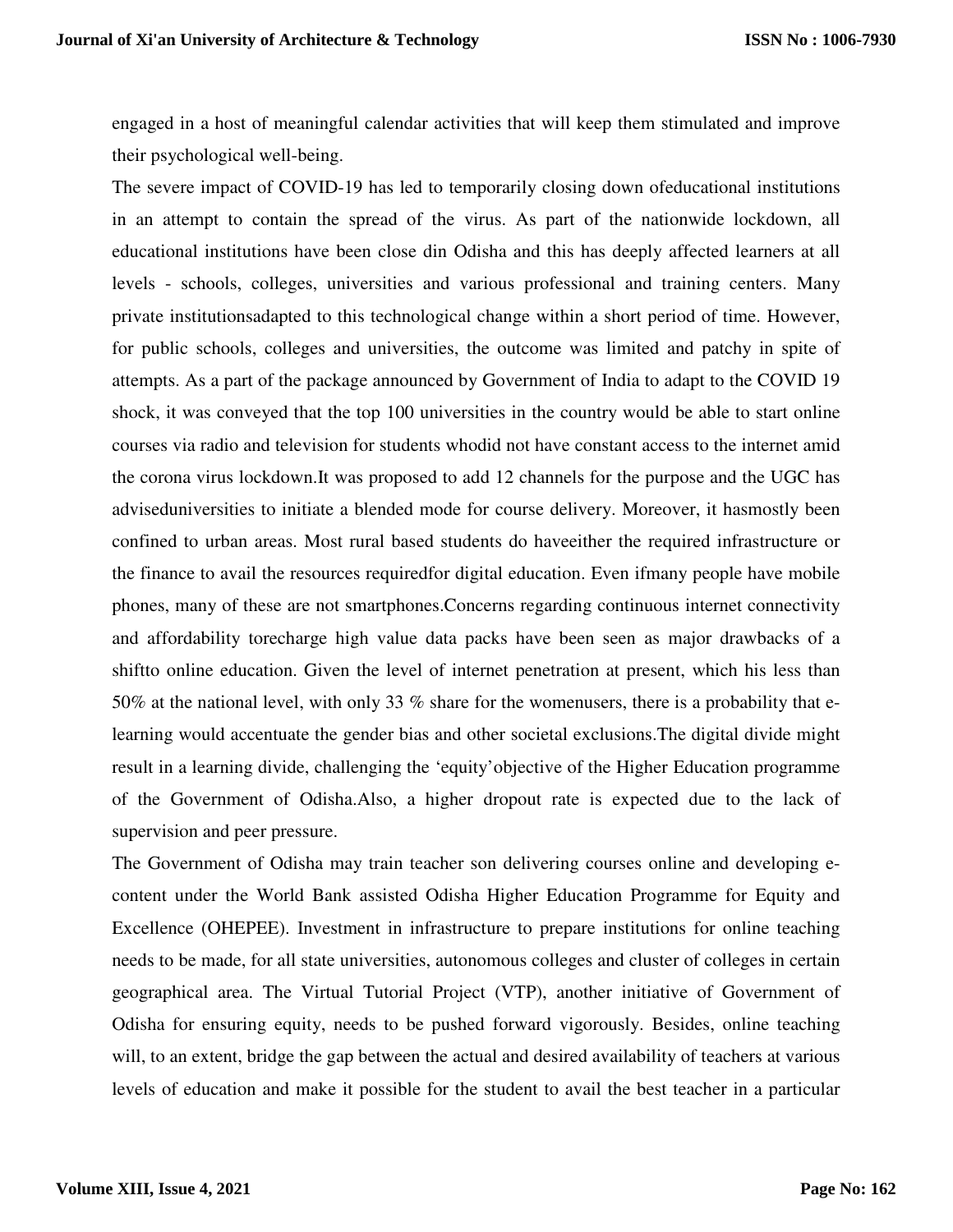subject and or paper. Governments may provide smart phones to students who cannot afford these. Similarly, special data packs may be launched for the students on the production of ID cards.Government should set up mobile towers in remote areas wherever internetconnectivity is weak. Tuition fee development fee for one year may bewaived; this would increase the disposable income of their families and willhave positive effects on demand.Time has come to take cognizance of the importance of social sector investment in building a more resilient economy, prepared to rise to the challenges of the future. The pandemic has exposed the inadequacy of our health care facilities and the need to enhance public investment in the sector.Furthermore, the education infrastructure, specifically in the public sector,also needs to be boosted up for all levels of education if the state is to retain its emerging image as an educational hub in the country.

 The COVID-19pandemic has dealt a severe blow to the economies at all levels- global, national and regional. The International Monetary Fund (IMF) forecasts that the global output is to contract sharply by  $-3\%$  in 2020, much worse than that during the 2008–09 financial crises. The advanced economies are set to witness a much larger contraction in output by - 6.1%and emerging and market economies by -1%. It further warns that the risks would be severe and substantial. For India, different agencies have provided varying growth estimates for 2020-21. The IMF has projected it to be 1.9%; Fitch Ratings has forecast 0.8 % growth. In early April, the Asian Development Bank (ADB) had forecast a 4% growth for India. Rangarajan and Srivastav have estimated 4.4%growth for India in 2019-20 and 2.94% in 2020-21. The professionalforecasters' projection of real GDP growth given in the monetary policy report of the Reserve Bank of India (RBI) released in April 2020 reports 4.6 percent growth in the last quarter of 2019-20, 4.7% in the first quarter, 5.3%in the second quarter, 5.7%in third quarter and 6.1% in the fourth quarter. However, given the length of complete lockdown in India and suspension of most of the economic activities in the first quarter, it is hard to believe that the Indian economy would be able to achieve any growth in 2020-21. There is serious apprehension that the total national output would contract drastically in the first quarter, although there could become improvement in the subsequent quarters; growth of total output would not be higher than that in the last year. Therefore, the fear of a double digit contraction in the output looms large. Odisha started imposing partial lockdown from March 21 and by March 22 it was extended to the entire state. With the assumption that the lockdown would be relaxed from early June, two months of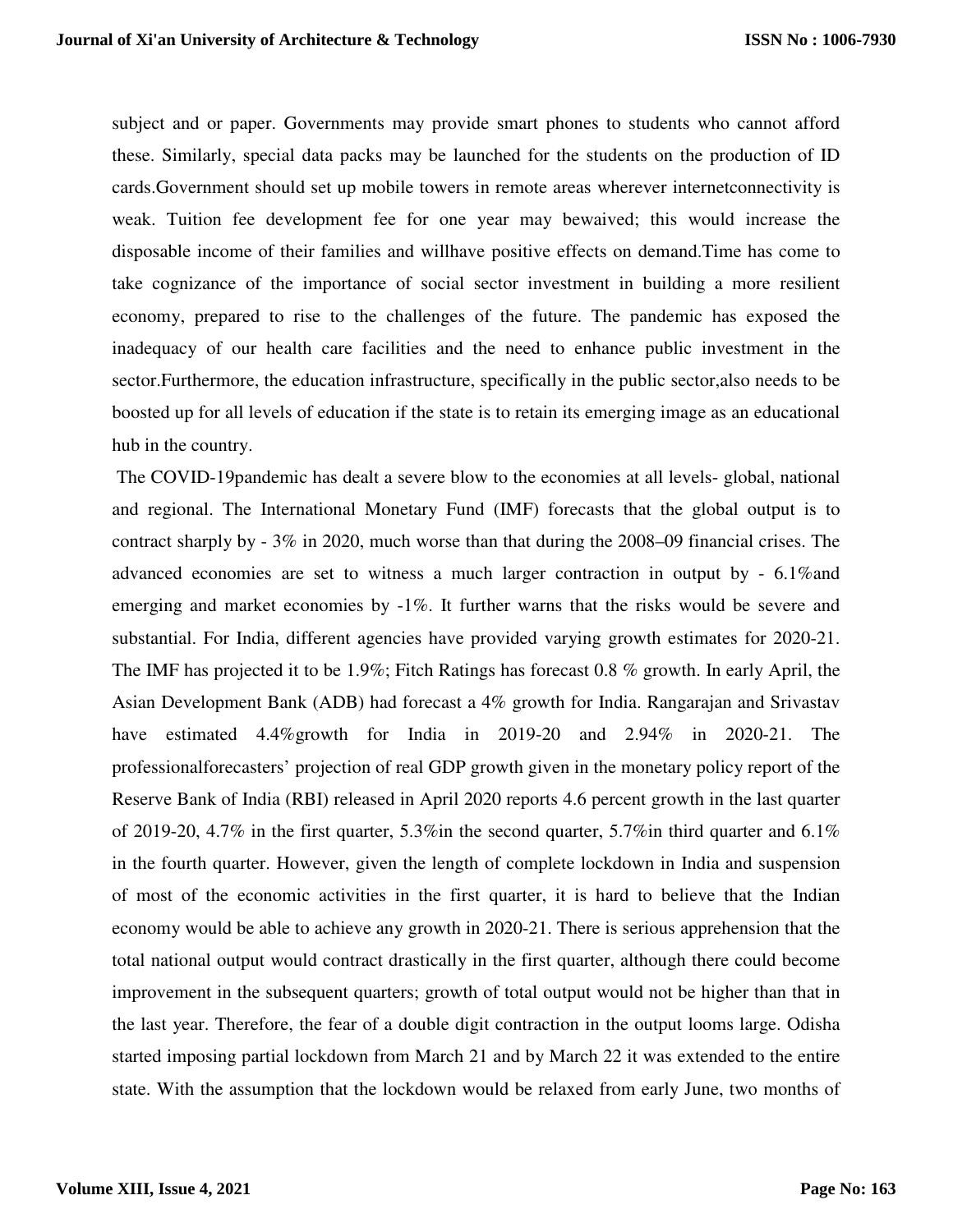the first quarter were to fall under the lockdown. Although the state and national governments have relaxed some selected economic activities in the lockdown 3.0 (starting from May 4), the operation of those sectors is far from normal. Even if the lockdown has been relaxed from mid-May, there would be a lot of restrictions in most of the economic activities. Therefore, the effect of COVID-19 would continue in the second and third quarters. We would expect normal activities towards the fourth quarter. If we look at each sector independently during this fiscal year, agriculture is the least affected compared to all other sectors. The manufacturing and service sectors have emerged the worst-hit sectors due to lockdown. Odisha's export to the world amounts to around 16% of the GSDP. Due to the pandemic this export would be badly affected. The massive unemployment and return of migrant workers from within the country and outside would pull down the purchasing power of the people in the state. Thus, the aggregate demand (internal + external) would decline significantly. In this context, an attempt has been made to calculate the GSVA for Odisha for the fiscal year 2020-21

# **The symptoms of COVID-19**

The most common symptoms of COVID-19 are fever, tiredness, and dry cough. Some patients may have aches and pains, nasal congestion, runny nose, sore throat or diarrhea. These symptoms are usually mild and begin gradually. Some people become infected but don't develop any symptoms and don't feel unwell. Older people, and those with underlying medical problems like high blood pressure, heart problems or diabetes, are more likely to develop serious illness. People with fever, cough and difficulty breathing should seek medical attention.

# **Suggestions against Covid -19**

- $\triangleright$  Washing hand with soap.
- $\triangleright$  Alcohol based hand sanitizer.
- $\triangleright$  Social desistance.
- $\triangleright$  Using mask.

# **Protection measures for everyone**

 Maintain at least 1 meter (3 feet) distance between yourself and anyone who is coughing or sneezing. Our hands contain innumerable viruses and bacteria due to frequent use and exposure. To remove many of the virus and bacteria, complete washing with water using soap or sanitizer helps removing virus.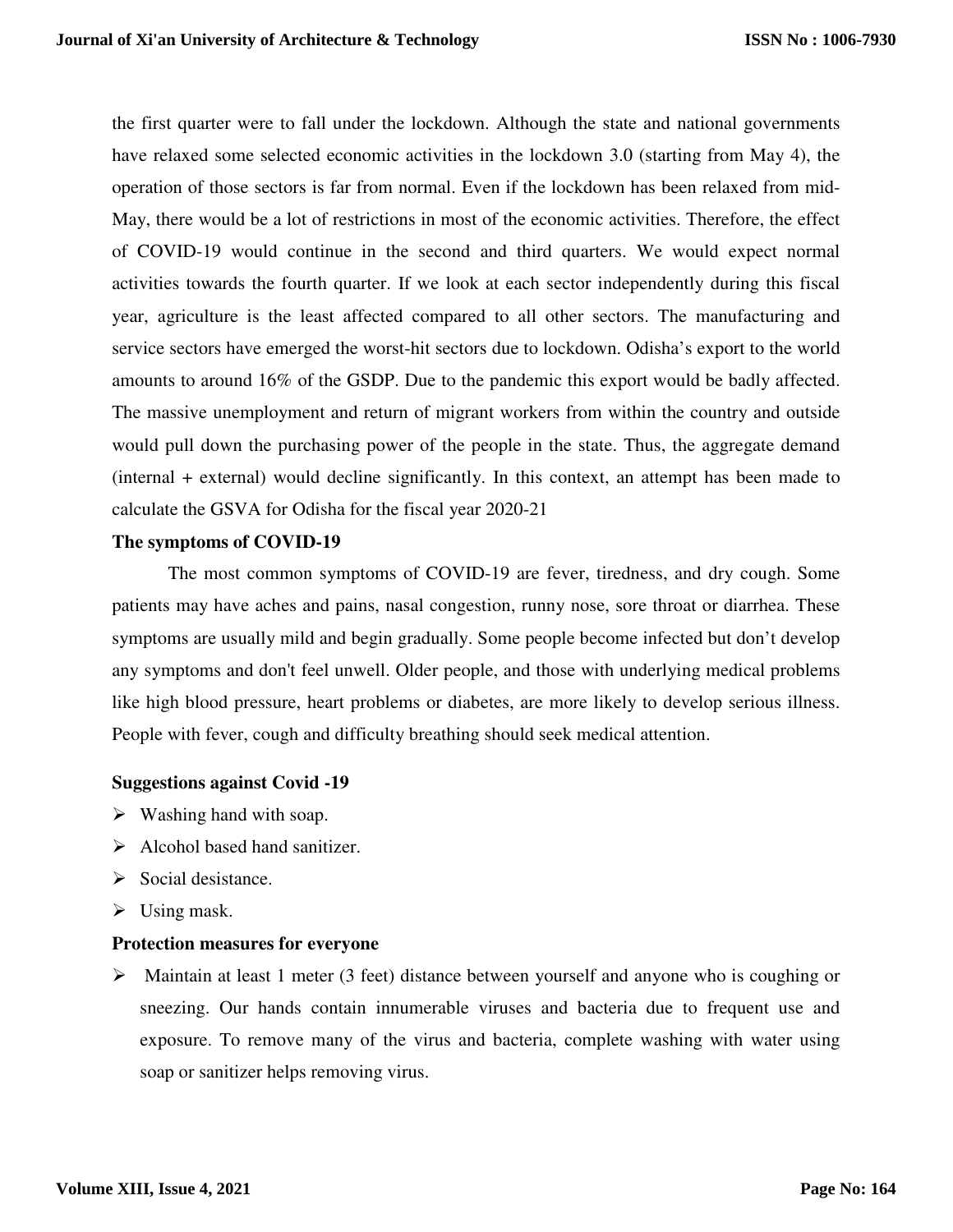- $\triangleright$  Avoid touching eyes, nose and mouth. Once contaminated, hands can transfer the virus to your eyes, nose or mouth. From there, the virus can enter your body and can make you sick.
- $\triangleright$  Make sure you, and the people around you, follow good respiratory hygiene. This means covering your mouth and nose with your bent elbow or tissue when you cough or sneeze. ThenDispose of the used tissue immediately.
- $\triangleright$  The alcohol based hand sanitizer will inactivate the virus since its presence in hand sanitizers dissolve the lipid envelope. The alcohol tends to also change the shape of the mushroomshaped protein structures that stick out of the lipid envelope. To be effective, it is necessary for the sanitizers to contain at least 60 per cent alcohol.
- $\triangleright$  Stay home if you feel unwell. If you have a fever, cough and difficulty breathing, seek medical attention and call in advance. Follow the directions of your local health authority. This will also protect you and help prevent spread of viruses and other infections.
- The following measures are not effective against COVID-2019 and can be harmful: Smoking, wearing multiple masks.

# **Conclusion**

The state has shown some first of its kind actions to handle the COVID-19 pandemic. This could be seen as the state's learning from handling natural disastersyear after year. During and post these disasters, the state has already been credited with management resulting in zero human and cattle loss. The same passion, commitment, pro-activeness is visible in its fight against the COVID-19 pandemic. Consequently, these digital initiatives both by government and EdTech companies are, in a way, perpetuating the hegemony of elite schools in the education system resulting in the access and usage divide between rural and urban, and rich and poor. There is an urgent need for health professionals and policy makers to recognize the intensity and magnitude of the coronavirus and its grave social impact. Since the government takes policy decisions regarding the Coronavirus which has grave human, social and economic and health consequences. Its success lies in effective implementation and wholehearted support from all stakeholders. Concentrated effort and global cooperation is the need of the hour because prevention is beyond the scope of any one country. Effective implementation of government policies require full support of all stakeholders, including Governments, health professionals, the media, non-governmental organizations, communities and individuals. To completely do away